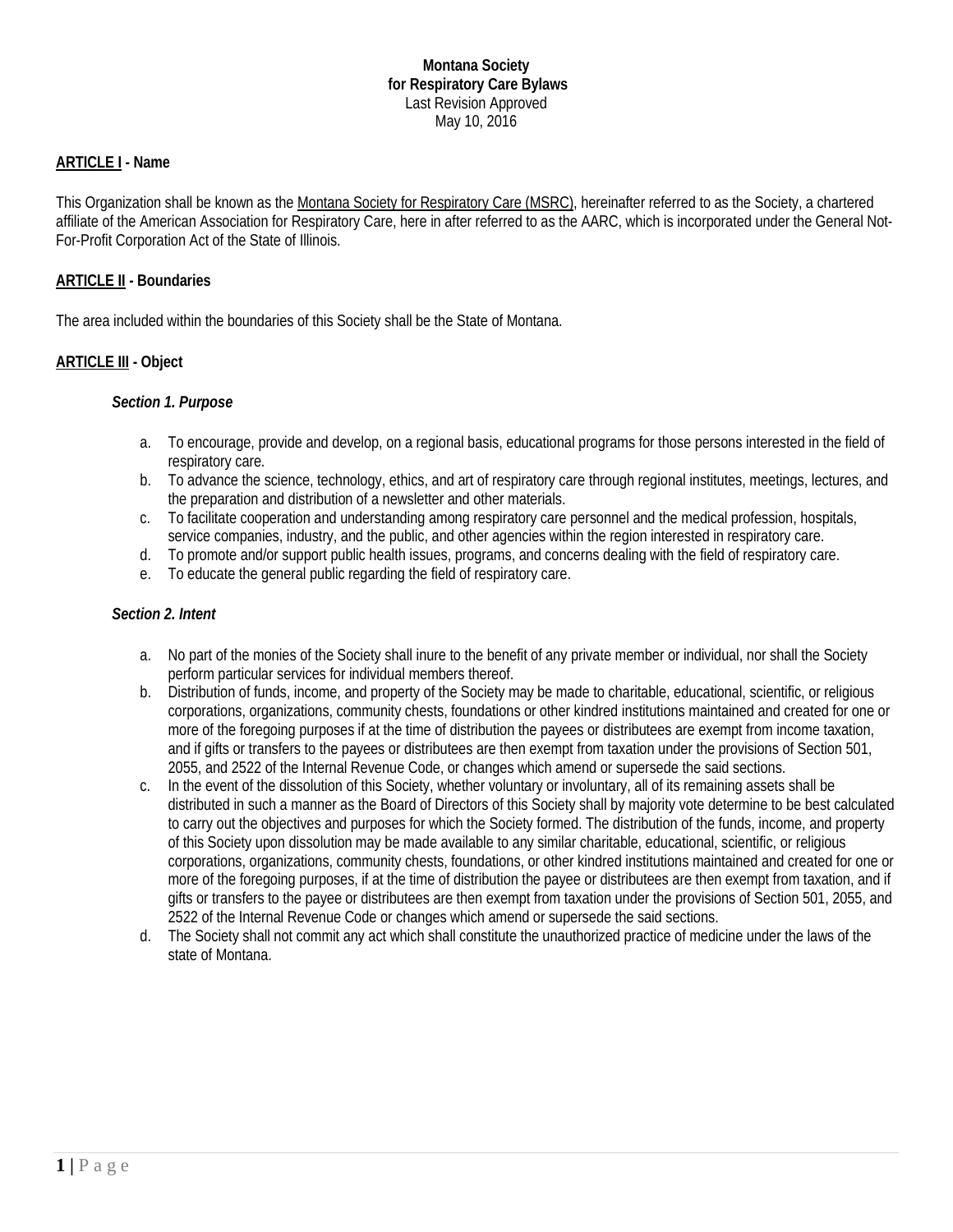## **ARTICLE IV - Membership**

### *Section 1. Classes*

The membership of this Society shall include three (3) classes: Active Member, Associate Member, and Special Member, consistent with the AARC Bylaws.

#### *Section 2. Eligibility*

- a. An individual is eligible to be an active member of this Society if he/she is a member of the AARC as specified in the Article III of the AARC Bylaws.
- b. An individual is eligible to be an associate or special member of this Society if he/she is a member of the AARC as specified in Article III of the AARC Bylaws.

#### *Section 3. Classifications*

The classifications and limitations of membership shall be defined in Article III of the AARC Bylaws.

#### *Section 4. Application for Membership*

AARC members eligible for Society membership as defined in Article IV Section 2 of these bylaws shall not be required to make separate membership application to the Society. Society membership will begin upon the Society's receipt of AARC notification of AARC membership approval.

#### **ARTICLE V - Officers and Directors**

#### *Section 1. Officers*

The Officers of the Society shall be: President, President-Elect, Immediate Past President, and Secretary/Treasurer.

#### *Section 2. Directors*

The Directors of the Society shall include three (3) Directors and the two (2) members of the AARC Delegation. The three (3) Directors positions shall be Director, Director-Elect and Immediate Past Director.

## **Section 3. Political Advocacy Contact Team (PACT)**

The PACT Officers consists of Society members as previously defined in Article IV Section 2 of these bylaws. They are appointed by the office of the President subject to board approval. The number of Officers appointed represents only those members who have been appointed to travel to Washington D.C. to conduct official Society representation as part of the AARC's Government Affairs campaigns. Reference Article 5 Section 5.g for information regarding in-state PACT committee work and membership.

#### **Section 4. Student Officers**

Two students will be allowed to survey the activities conducted by the Society. One student from each program, Montana State University and the University of Montana, may attend the meetings of the Society. They may not attend any meeting or portion of any meeting called under Executive Session. Should one program not send a student to attend the other program may provide two (2) students.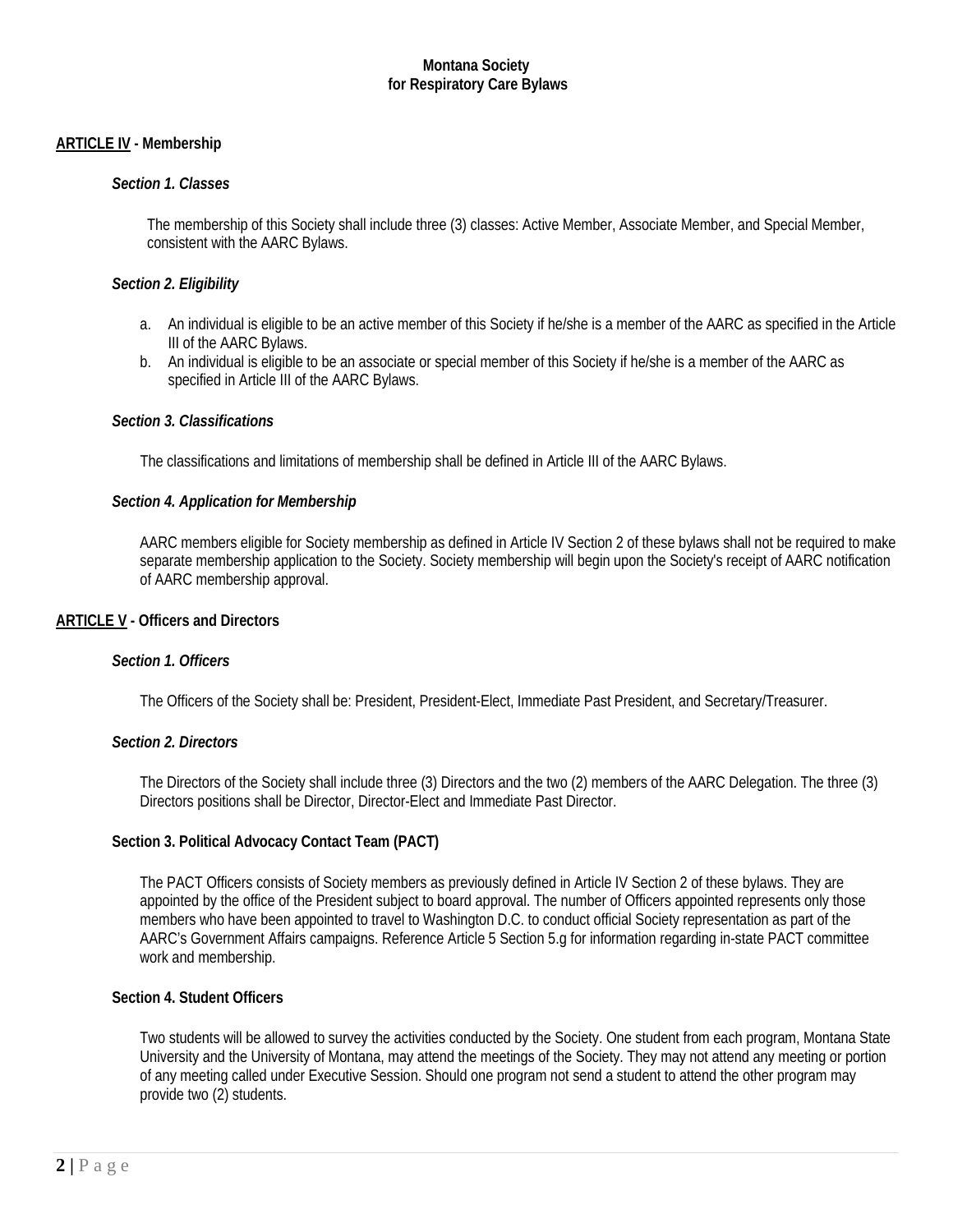## *Section 5. Term of Office*

- a. The office for Secretary/Treasurer shall be appointed by the Board of Directors.
- b. The term of office for the President shall be one year as President Elect, one year as President, and one year as Past President with each term beginning on January 1st. The President Elect, President and Past President may not serve more than (1) consecutive term in the same office.
- c. The term of office for the Director shall be one year as Director Elect, one year as Director, and one year as Past Director with each term beginning on January 1st. The Director Elect, Director and Past Director may not serve more than (1) consecutive term in the same office.
- d. The term of office for the Delegation shall be four years with each member serving 2 years as the junior member and 2 years as the senior member. One (1) Delegate should be elected every two (2) years.

## *Section 6. Vacancies in Office*

- a. In the event of vacancy in the office of President, the President-Elect shall become acting President to serve the unexpired term and shall serve his/her own term (the successive term) as President.
- b. In the event of a vacancy in the office of President-Elect, the Secretary/Treasurer shall assume the duties, but not the office, of President-Elect, as well as his/her own duties until the next meeting of the Board of Directors at which time the Board shall fill the vacancy by appointment of a qualified individual.
- c. Any vacancy in the office of Director shall be filled by the appointment of a qualified individual by the Board of Directors. Individuals so appointed shall serve the remainder of the unexpired term.
- d. Any vacancy in the office of Secretary/Treasurer shall be filled by the appointment of a qualified individual by the Board of Directors. Individuals so appointed shall serve until either a new Secretary/Treasurer is appointed or such a time that the office is vacated.
- e. A vacancy in the office of Immediate Past President may be left vacant unless the Board appoints an individual that meets the qualifications of this office as set forth in Article V Section 7.
- f. An AARC Delegation member vacancy must be filled by special election by AARC members.

## *Section 7. Duties of Officers*

a. President

The President shall be the Chief Executive Officer of the Society. He/she shall preside at the annual business meeting and all meetings of the Board of Directors; prepare an agenda for the annual business meeting and submit to the membership not fewer than ten (10) day prior to such a meeting in accordance with Article VIII Section 3 of these Bylaws; prepare an agenda for each meeting of the Board of Directors and submit it to the members of the Board not fewer than fifteen (5) days prior to such meeting; appoint standing and special committees subject to the approval of the Board of Directors; be an ex-officio member of all committees except the Election and Nominations Committees; present to the Board of Directors and membership an annual report of the Society's activities; send a letter to all officers and administrators notifying them of their employee's elected position in the MSRC. Appoint PACT Officers subject to board approval. In the event that there is a vacancy in the office of Delegate the President may serve to fill that office.

b. President-Elect

The President-Elect shall become acting President and shall assume the duties of the President in the event of the President's absence, resignation, or disability; he/he shall perform such other duties as shall be assigned by the President or Board of Directors.

## c. Secretary/Treasurer

The Secretary/Treasurer shall have charge of all funds and securities of the Society endorsing checks, notes or other orders for the payment of bills, disbursing funds as authorized by the Board of Directors and/or in accordance with the adopted budget, and depositing funds as the Board of Directors may designate. He/she shall see that full accurate accounts are kept, submit monthly trial balances to the Board of Directors within twenty (20) days after the monthly closing of the books; make a written quarterly financial report to the Board of Directors, and a complete written yearly report at the Spring meeting of the Board of Directors. At the expense of the Society, he/she shall be bonded in an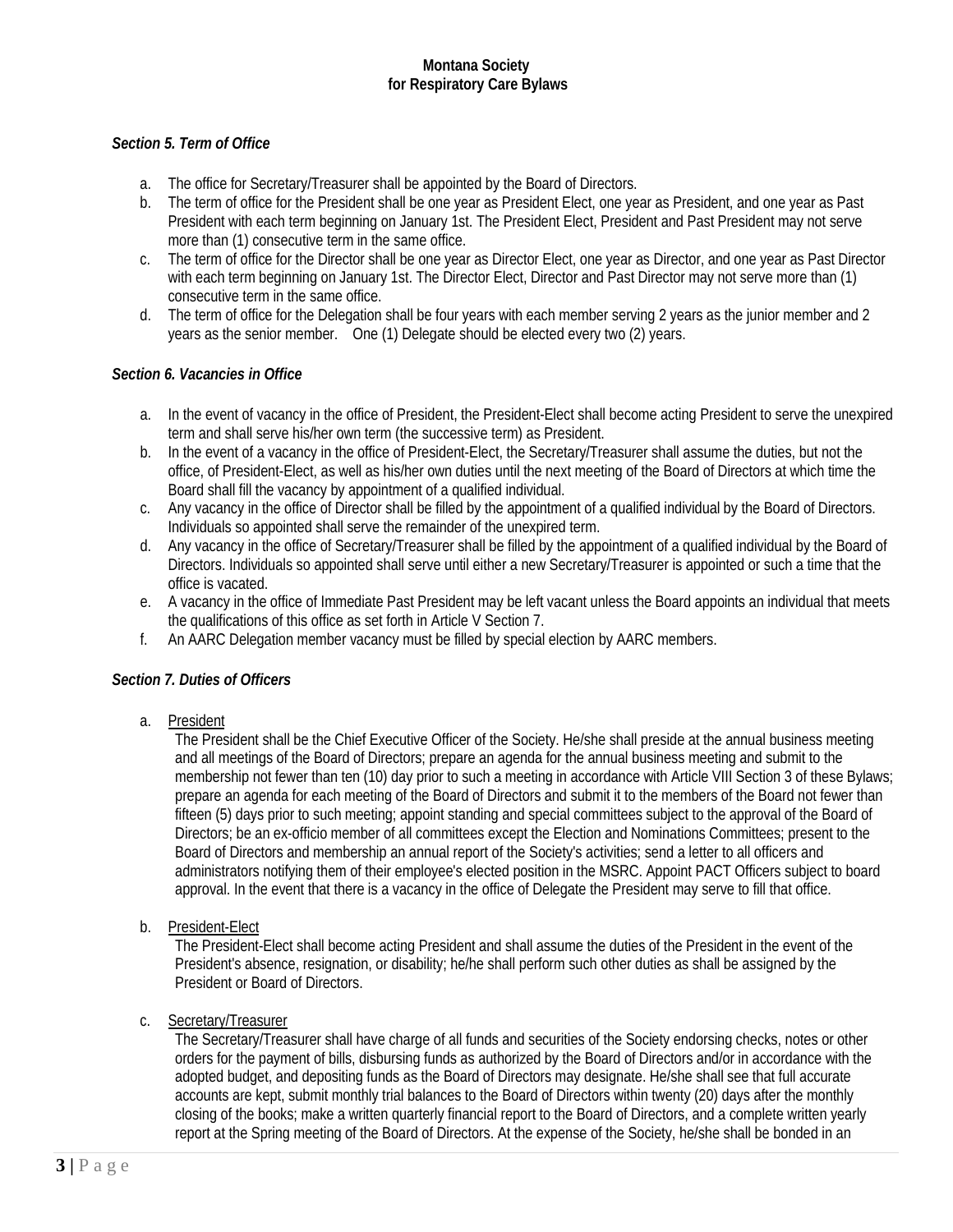amount determined by the Board of Directors. The Secretary/Treasurer shall have charge of keeping the minutes of the Board of Directors, regular business meetings and the annual business meeting, submitting a copy of the minutes of every meeting of the governing body and other business of the Society to the Executive Office of the AARC within Thirty (30) days following the meeting, executing the general correspondence, affixing the corporate seal on documents so requiring, and in general, performing all duties as from time to time shall be assigned by the President or the Board of Directors. (AARC Bylaws X.4)

## d. Immediate Past President

The Immediate Past President shall advise and consult with the President and shall perform such duties as shall be assigned by the President or the Board of Directors.

## e. AARC Delegation

The Delegation shall advise the Officers of the Society on actions taken by the AARC House of Delegates, bring to the AARC House of Delegates motions by the Society, and perform such other duties as may be necessary or appropriate for the management of the Society. The President-Elect requires having served on the MSRC Board previously.

## f. Director

The Director shall advise and consult with the President and Board of Directors. They shall perform such duties as shall be assigned by the President or the Board of Directors. The primary role of the Directors is to learn the operations and rules of the Society, to be mentored by more experienced board members and to mentor less experienced board members if applicable.

#### g. Political Advocacy Contact Team

The PACT Officers are Non-Voting members of the board whom are appointed by the President to represent the therapists, patients and public of Montana in Political Advocacy. They will work with the AARC Government Affairs and are expected to represent Montana in Washington D.C. on Capitol Hill during the AARC's Capitol Hill Day events. They will make appointments with Montana's United States Senators and Congressman during this time. They will seek opportunities to lead advocacy within the state. They will report to the Board as necessary and to the membership at the yearly convention. The PACT Officers will Co-Chair the PACT committee.

## h. Board Sanctioned Travel Expenses

All travel sanctioned by the MSRC board including but not limited to Speakers, Meetings, PACT, and HOD for food, lodging, gratuities and transportation for the member associated with MSRC travel will be paid by the Society. Specific rates and other reimbursement details are located in the "MSRC- Special Rules of the Society" document.

## **ARTICLE VI - Nominations and Elections**

## *Section 1. Nominations & Elections Committee*

The Board of Directors shall appoint a Nominations & Election Committee each year before August 1 to present a slate of nominees for the following year. The Chairperson shall report the slate of nominees to the Board of Directors for approval prior to developing and initiating the ballot process

## *Section 2. Nominations*

a. The Nominations & Elections Committee will solicit nominations from Active AARC Members with a call for nominations made by October 1st, elections held in November and results announced prior to December first. The Nominations & Elections Committee may place in nomination the names of one (1) or more persons for the offices of President-Elect, Secretary/Treasurer, AARC Delegation and Director. Only Active AARC Members in good standing with the AARC and not known have any licensure or legal proceedings pending shall be eligible for nomination. Full disclosure of any such matter is required by the nominee. Each nominee is required to fill out the MSRC Nominations Biography & Explanations of Duties form. Failure to do so will negate the nomination and may result in removal from the Board of Directors if elected. The Nominations & Elections Committee shall provide a pertinent biographical sketch of each nominee's professional activities and services to the organization taken from the Biography form, all of which shall be a part of the ballot.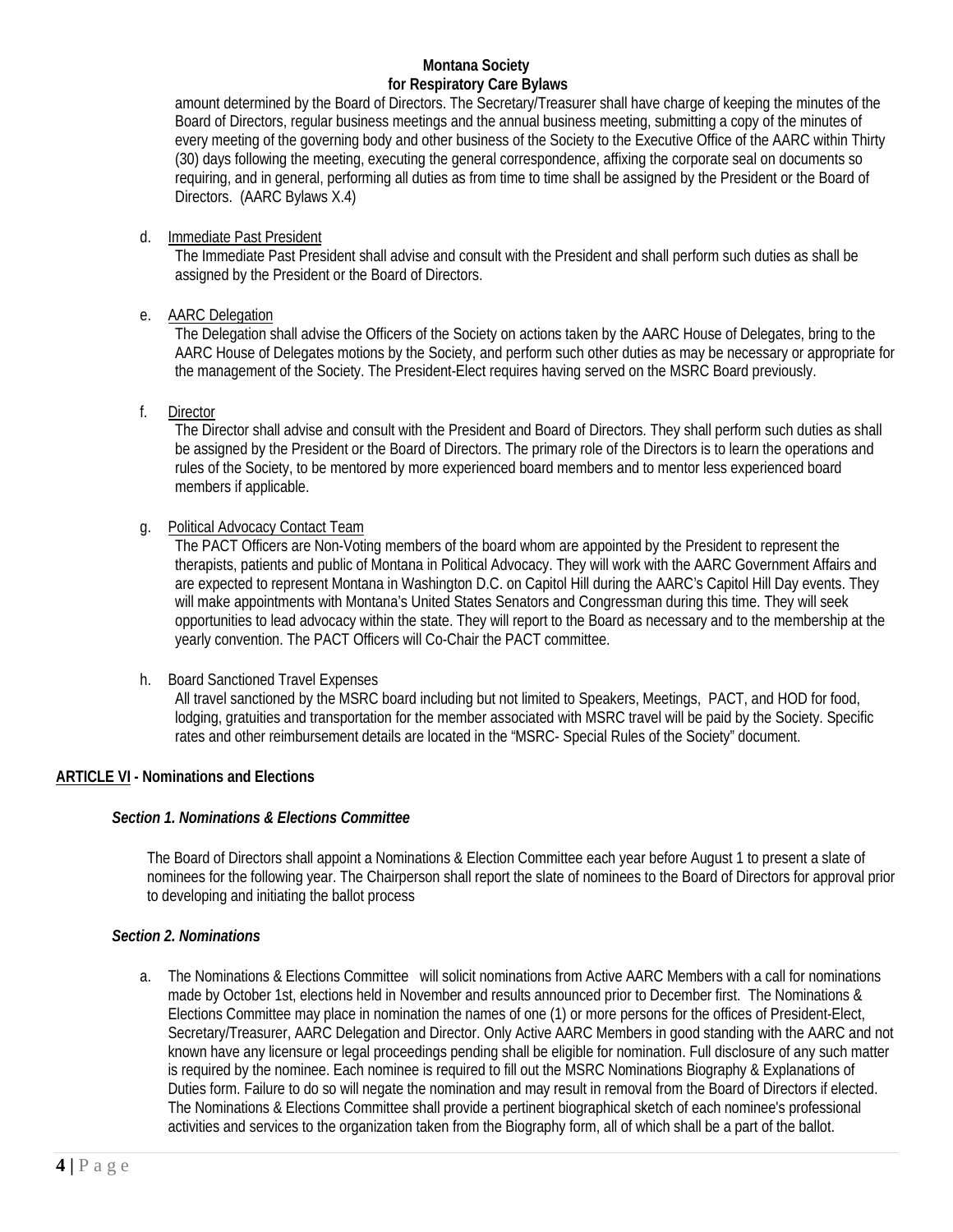b. The Nominations and Elections Committee shall manage the eligibility of each voting member and verify the results of the electronic vote. The results of the election shall be announced via an email to the voting members. Those newly elected to an office are to be notified of their position and welcomed personally by the President or Secretary/Treasurer.

## *Section 3. Electronic Ballot*

The election vote shall be performed by electronic process, designed with privacy and provision for write-in votes for each office. All voting members will be notified electronically and directed to the electronic voting poll. Electronic submission will be accepted up to a clearly designated deadline date.

## **ARTICLE VII - Board of Directors**

## *Section 1. Composition and Powers*

- a. The voting Executive Government of this Society shall be vested in a Board of eight (9) active members consisting of the President, President-Elect, Immediate Past President, Secretary/Treasurer, AARC Delegation and three (3) Directors.
- b. The President shall be Chairman and presiding officer of the Board of Directors. He/she shall invite such individuals to the meetings of the Board as he/she deem necessary with the privilege of voice but not vote.
- c. The Board of Directors shall have the power to declare an office vacant by a two-thirds (2/3) vote, upon refusal or neglect of any member of the Board to perform the duties of the office, or for any conduct deemed prejudicial to the Society. Written notice shall be given to the member that the office has been declared vacant.
- d. The Conventions Program & Education Chairperson, Public Relations Chairperson, Executive Director of the American Lung Association of the Northern Rockies, and the Medical Advisor have standing invitations to attend.
- e. Voting while present or conference call, requires a quorum present. A majority vote, that is a majority of the votes cast, is sufficient for the adoption of any motion that is in order, except those mentioned which require a two-thirds vote. A motion requiring a vote when a quorum is not present should be referred to the E-Vote process in section four (4) of this Article.

## *Section 2. Duties*

- a. Supervise all business and activities of the Society within the limitations of these Bylaws.
- b. Determine remuneration and stipends, for the following year, and other related matters, after consideration of the budget.
- c. Perform such other duties as may be necessary or appropriate for the management of the Society.
- d. Recommend members to the Judicial Committee for review.

#### *Section 3. Meetings*

- a. The Board of Directors shall not hold fewer than two (2) regular and separate meetings during the course of the year. One of these meetings shall occur immediately preceding or immediately following the annual business meeting of the Society.
- b. Special meetings of the Board of Directors shall be called by the President at such times as the business of the Society shall require, or upon written request of four (4) members of the Board of Directors filed with the President and Secretary/Treasurer of the Society.
- c. A majority of the Board of Directors shall constitute a quorum at any meeting of the board.

## *Section 4. Electronic Vote*

a. Membership - Whenever, in the judgment of the Board of Directors, it is necessary to present any business to the membership prior to the next regular or annual business meeting, the Board of Directors may, unless otherwise required by these Bylaws, instruct the Nominations & Elections Committee to conduct a vote of the membership by electronic process. The question thus presented shall be determined according to a majority of the valid votes received by electronic process except in the case of a change in the Bylaws when a two-thirds (2/3) majority of the valid votes received is required. Any and all action approved by the members in accordance with the requirements of this Article shall be binding upon each member thereof. Any amendments(s) to the bylaws of this Society shall be presented to the membership at least fifteen (15) days prior to a vote, as provided in these Bylaws concerning Amendments. The Society will be vigilant in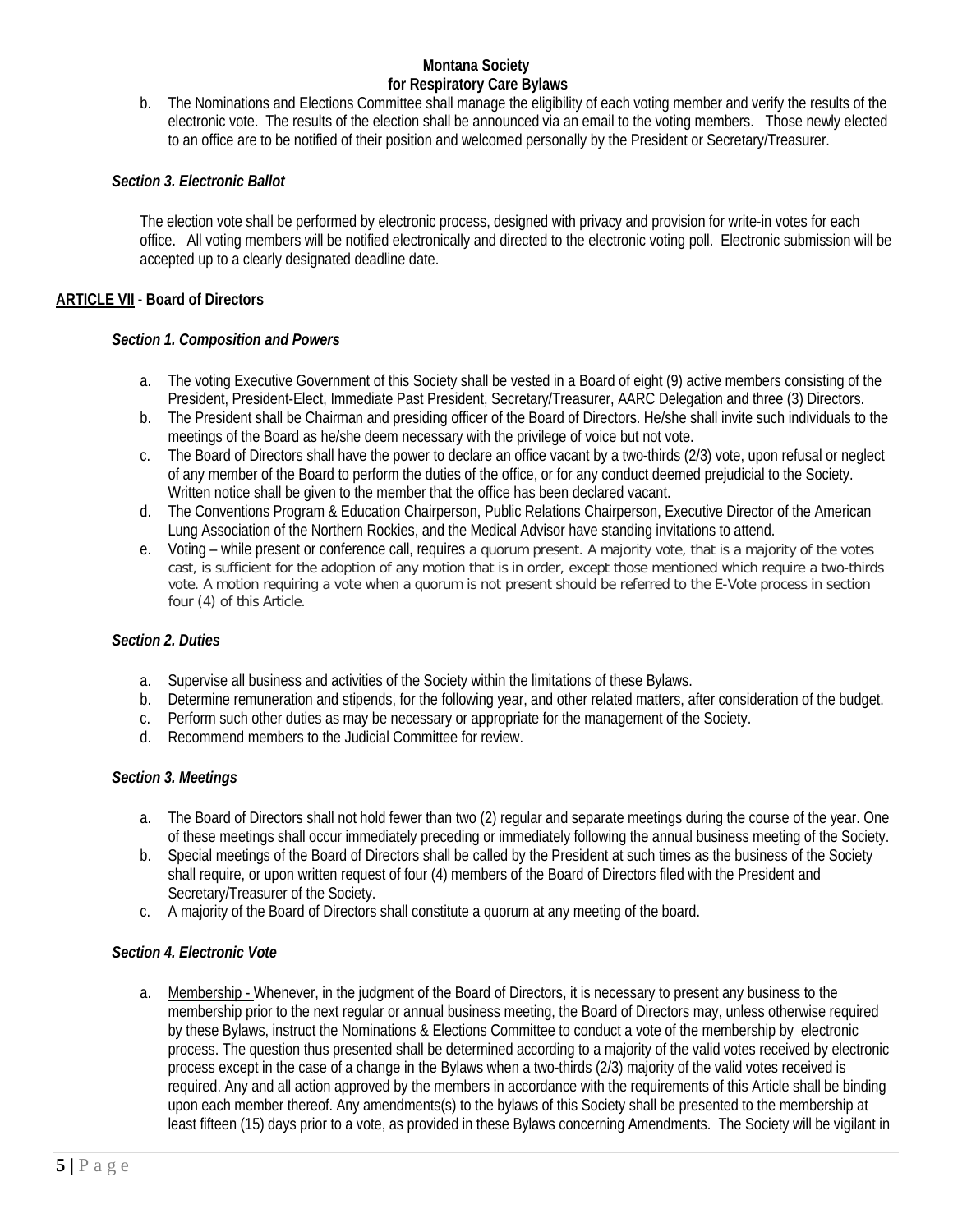maintaining an up-to-date email address of its voting membership. It is ultimately the responsibility of the voting member to provide a current email address to the Society.

b. Board - Routine Board business may be conducted via electronic process. On matters requiring a Board vote a majority vote of the quorum is necessary to pass a motion. Once discussion on a motion has closed, a call for vote will be made via AARC Connect. Voting will be open for seven (7) days unless specifically noted in the call for vote notification. All members not casting a vote are considered to be abstained. Matters requiring a Board vote is any motion brought forth by the board excepting changes in the Bylaws or those matters that the Board deems necessary to present to the membership for vote.

## **ARTICLE VIII - Annual Business Meeting**

#### *Section 1. Date and Place*

- a. The Society shall hold an annual business meeting in conjunction with the Annual State Convention; additional meetings may be held as required to fulfill the objectives of the Society.
- b. The date and place of the annual business meeting and additional meetings may be decided in advance by the Board of Directors. In the event of a major emergency the Board of Directors shall cancel the scheduled meeting, set a new date and place if feasible, or conduct the business of the meeting by electronic process provided the material is sent in the same words and format to the voting membership.

#### *Section 2. Purpose*

- a. The annual business meeting shall be for the purpose of receiving reports of officers and committees, the results of the election, and for other business brought by the President.
- b. Additional business meetings shall be for the purpose of receiving reports and for other business brought by the President.

#### *Section 3. Notification*

Electronic notice of the time and place of the annual business meeting shall be posted not fewer than sixty (15) days prior to the meeting. An agenda for the annual business meeting shall be electronically posted not fewer than thirty (10) days prior to the annual business meeting.

## *Section 4. Quorum*

A majority of the voting members registered at a duly called business meeting shall constitute a quorum. When a quorum is present, a majority vote, that is a majority of the votes cast, non-votes are considered abstained, is sufficient for the adoption of any motion that is in order, except those mentioned which require a two-thirds vote.

## **ARTICLE IX - Society Delegation to the AARC House of Delegates**

#### *Section 1. Election*

The Delegation of this Society to the House of Delegates of the AARC shall be elected as specified in the AARC Bylaws Article VII.

#### *Section 2. Duties*

The duties of the Delegation shall be as specified in the Bylaws of the AARC Article VII.

#### **Section 3. Nominations**

Only Active AARC Members in good standing shall be eligible for nomination as stated in Article VI Section 2. The nominee must have held a previous office in the Society.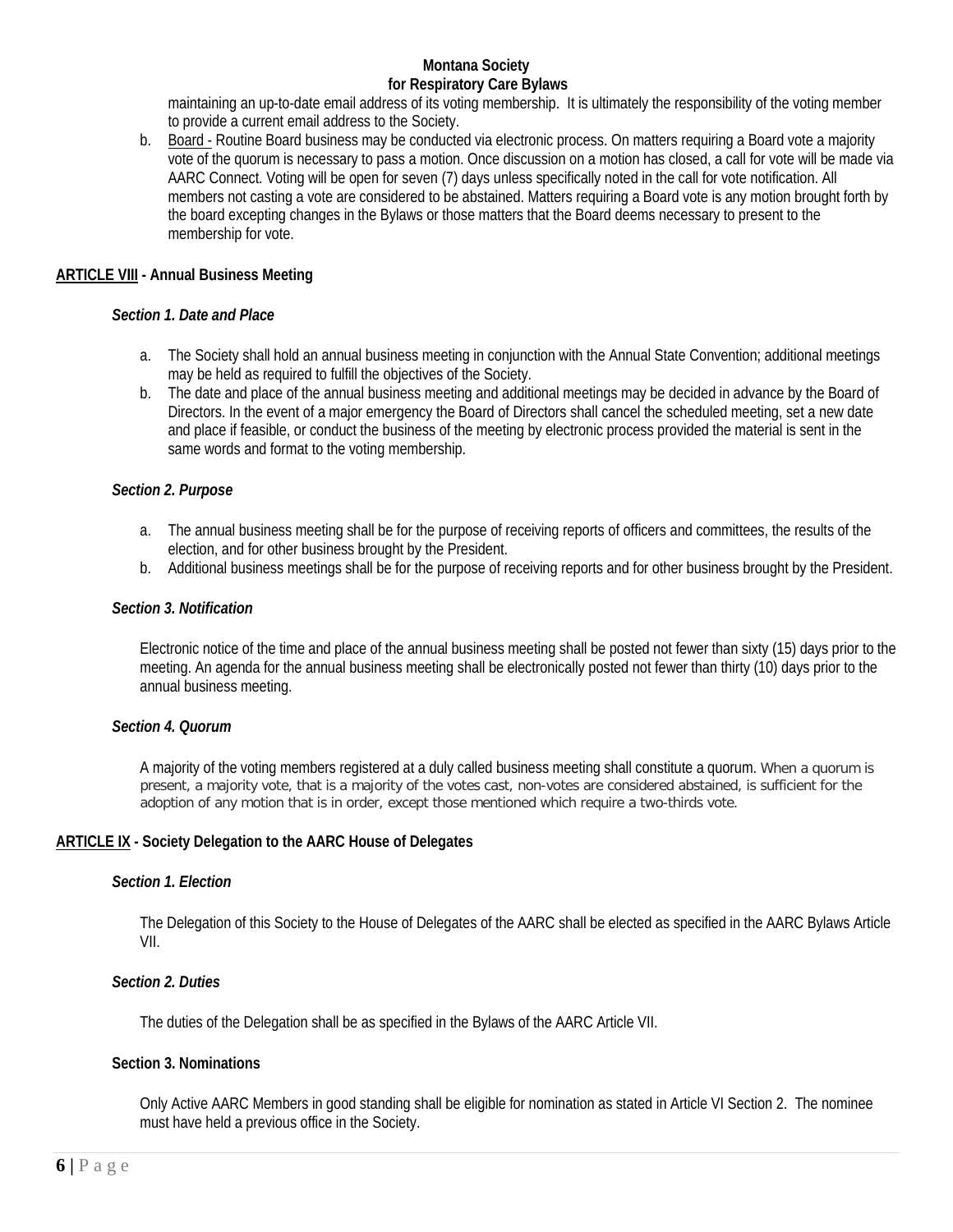#### *Section 4. Term of Office*

The term of office of the Delegation shall be for four (4) years, two (2) as junior delegate and two (2) as senior delegate. The Delegate may not serve more than two (2) consecutive terms.

#### *Section 5. Succession*

The junior member of the Delegation shall serve as such for 2 years becoming the senior member of the Delegation for the next 2 years.

#### *Section 6. Expenses*

See Article 5 Section 7.h

## **ARTICLE X - Committees**

#### *Section 1. Standing Committees*

The members of the following standing committees shall be appointed, as necessary, by the President, subject to the approval of the Board of Directors, to serve for a term of one (1) year, except as provided for in Article VI Section 1 of these Bylaws.

- a. Membership
- b. Elections
- c. Budget and Audit
- d. Program and Education
- e. Bylaws
- f. Judicial
- g. Public Relations
- h. Orientation
- i. House of Delegates
- j. Political Advocacy Contact Team & Legislation
- k. Industry Partnerships

## *Section 2. Special Committee and Other Appointments*

Special Committees may be appointed by the President

## *Section 3. Committee Chairman's Duties*

- a. The President shall appoint the chairman of each committee. In most cases this would be a member of the Board but it is not a requirement.
- c. The chairman of each committee shall confer promptly with the members of his/her committee on work assignments.
- d. The chairman of each committee may recommend prospective committee members to the President. When possible, the Chairman of the previous year shall serve as a member of the new committee.
- e. All committee reports shall be made in writing and submitted to the President and Secretary/Treasurer of the Society at least ten (5) days prior to the meeting at which the report is to be read.
- f. Non-members or physician members may be appointed as consultants for the committees. The President shall request recommendations regarding physician members from the Board of Medical Advisors.
- g. Each Committee Chairman requiring operating expenses shall submit a budget for the next fiscal year to the Budget and Audit Committee.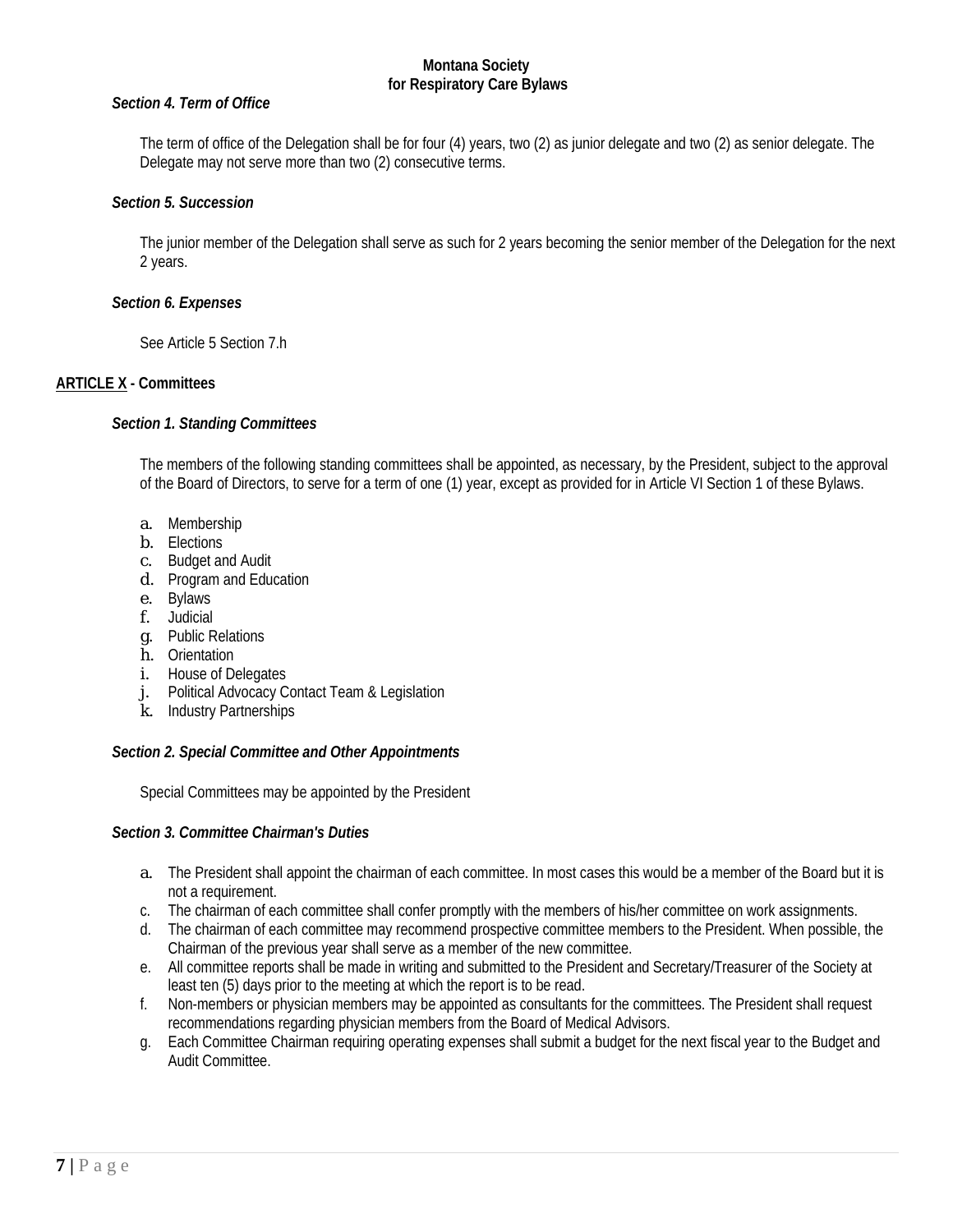## **ARTICLE XI - Duties of Committees**

## *Section 1. Membership*

This committee shall consist of the Society Delegation, two (2) members of the Board of Directors and Society members duly appointed.

## *Section 2. Budget and Audit Committee*

- f. This committee shall be composed of the Board of Directors.
- g. They shall propose and approve an annual budget. The proposed budget shall then be published to the membership at least thirty (15) days prior to the annual business meeting.

## *Section 3. Nomination and Elections Committee*

- a. This committee shall prepare a slate of officers and directors for the annual election for approval by the Board of Directors. The Committee shall manage the eligibility of each voting member, prepare and verify the results of the electronic vote during the calendar year.
- b. The committee shall consist of at least three (3) members who shall serve for a one (1) year term of office.
- c. It shall be the duty of this committee to make the final critical appraisal of candidates to see that the nominations are in the best interests of the AARC and the Society through a consideration of personal qualifications and geographical representation as applicable.

## *Section 4. Judicial Committee*

- a. This standing committee will be appointed by the president with approval by the board as necessary. The committee shall review formal written complaints against any individual Society member charged with any violation of the Society bylaws, standing rules, code of ethics, or other rules, regulations, policies or procedures adopted by the Society, or any conduct deemed detrimental to the Society or the AARC. Complaints or inquires may be referred to or from this committee by the Judicial Committee of the AARC and the Montana Board of Respiratory Care Practitioners.
- b. This Committee will adhere to any judicial action decisions placed by the AARC or MBRCP.
- c. If the Committee determines that the complaint warrants further action, a written statement of the charges shall be prepared with benefit of legal counsel if deemed advisable.
- d. A statement of charges shall then be served upon the member and an opportunity given that member to be heard before the committee.
- e. After careful review of the results of the hearing conducted with the benefit of legal counsel, when the Chairman of the Committee deems counsel necessary or advisable, the Committee may, by a two-third (2/3) vote of its entire membership, recommend to the Board of Directors, to expel, or suspend such a member. After a final decision has been made by the Society's Board of Directors, a complete report, including copies of all documents, shall be forwarded to the Chairman of the Judicial Committee of the AARC.

## *Section 5. Program and Education Committee*

- a. This committee shall consist of at least three (3) members and be so constructed as to provide experienced members for program and education planning.
- b. A Medical Advisor (s) or his designate will be a consultant member(s) of this committee when deemed necessary by this committee.
- c. It shall be the duty of this committee to coordinate all mandatory CEU credits as required by the State Licensing Board.
- d. The Society will not charge the program committee, PACT officers and all voting Board members registration fees for educational meetings sponsored by the Society.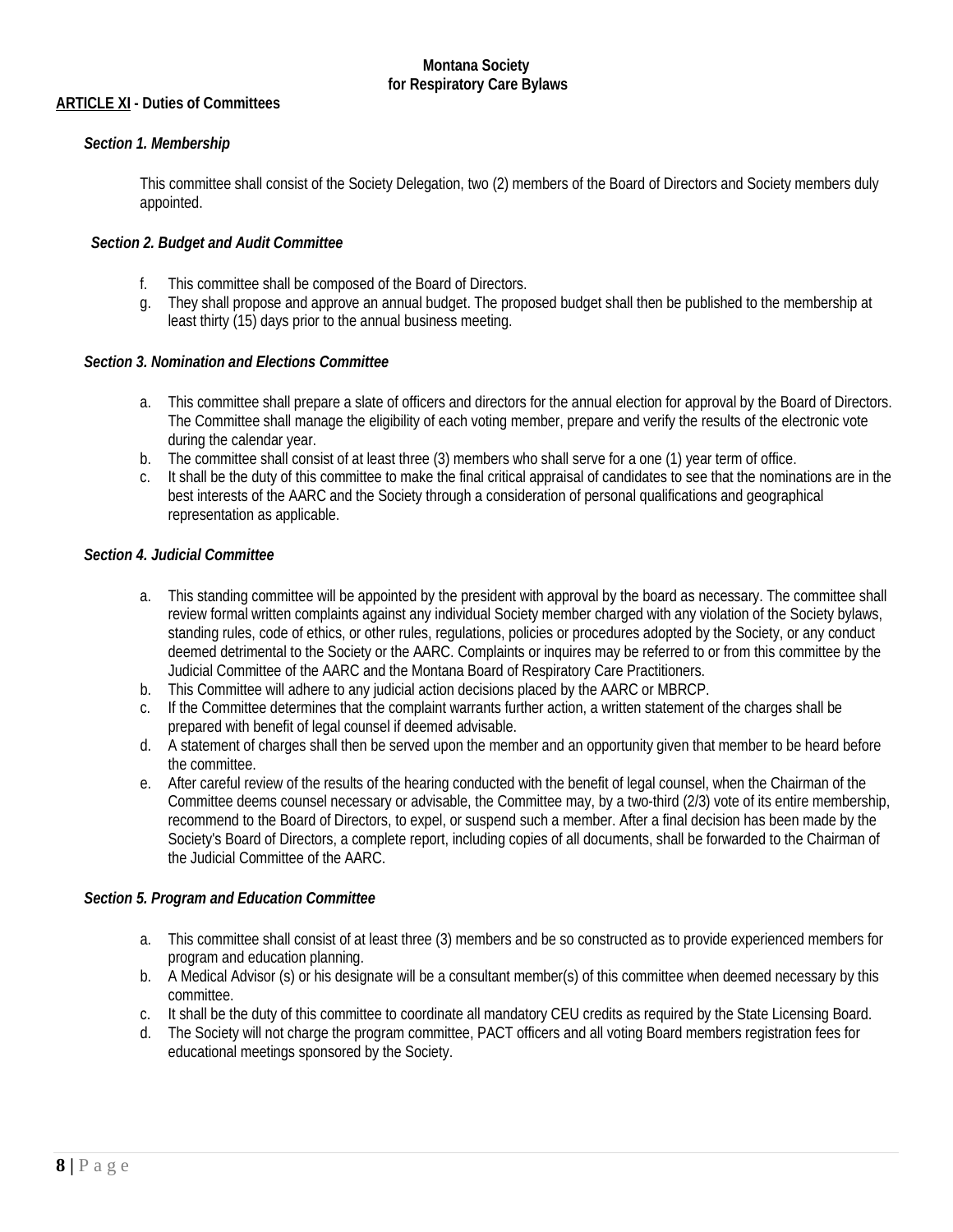## *Section 6. Bylaws & Policy Committee*

- a. This committee shall consist of three (3) members, one (1) of whom shall be a Past-President, with one (1) member being appointed annually for a three (3) year term, except as is necessary to establish and maintain this rotation.
- b. The Committee shall receive and prepare all amendments to the Bylaws for submission to the Board of Directors. The Committee may also initiate such amendments for submission to the Board of Directors
- c. The Committee will update and manage revisions to the "MSRC Special Rules of the Society" document as necessary. a. The Special Rules document contains special standing rules of day to day operations that require detailed
	- directive as set forth by the Board. All changes to this document are subject to Board approval.
- d. The Committee will review and revise MSRC policies as needed subject to Board approval.

## *Section 7. Publications and Public Relations Committee*

- a. This Committee shall consist of at least three (3) members, one (1) of whom shall be a Past-President, with members being appointed annually for a one (1) year term subject to reappointment.
- b. This Committee shall concern itself with the publication of a Society newsletter and all other publications of this Society.

The Committee shall maintain such liaison as has been established by the Board of Directors with other organizations whose activities may be of interest to the members of this Society. This may include the preparation of exhibits, programs, and other items to bring the message of respiratory care and the AARC to medical, nursing and hospital groups as well as educational facilities where such material can be expected to recruit new people to the field of respiratory care. Such material shall be subject to the approval of the Medical Advisor (s).

## *Section 8. Orientation Committee*

a. This Committee shall consist of at least three (3) members, chaired by Past Director, and consist of the two other Directors at minimum. The committee shall create and manage an orientation package with material provided for new members to the MSRC board. This committee is responsible for conducting orientation of new members. Orientation will consist of duties, expectations, and information that occurs within the board, the state, AARC, NBRC, COARC etc. This committee will be the liaison to the new members for the year and any interested prospects for board member nominations.

## *Section 9. House of Delegates*

*See Article IX*

# *Section 10. PACT & Legislation*

- a. Chaired by a Board Appointed PACT Representative. Membered by all appointed representatives and several members at large, preferably from all regions of the state.
- b. See Article V, section 7.g

# *Section 11 Industry Partners Committee*

- a. This committee shall consist of 3 members with 1 whom should be the secretary and 1 with registration access.
- b. This committee shall concern itself with outreach to vendors and other industry partners interested in supporting the MSRC.
- c. The committee will also help to coordinate conference registration regarding vendors, industry partners & sponsorships.

# **ARTICLE XII - Affiliation**

This Society shall be affiliated with the AARC and shall abide by the rules and regulations of the AARC promulgated from time to time.